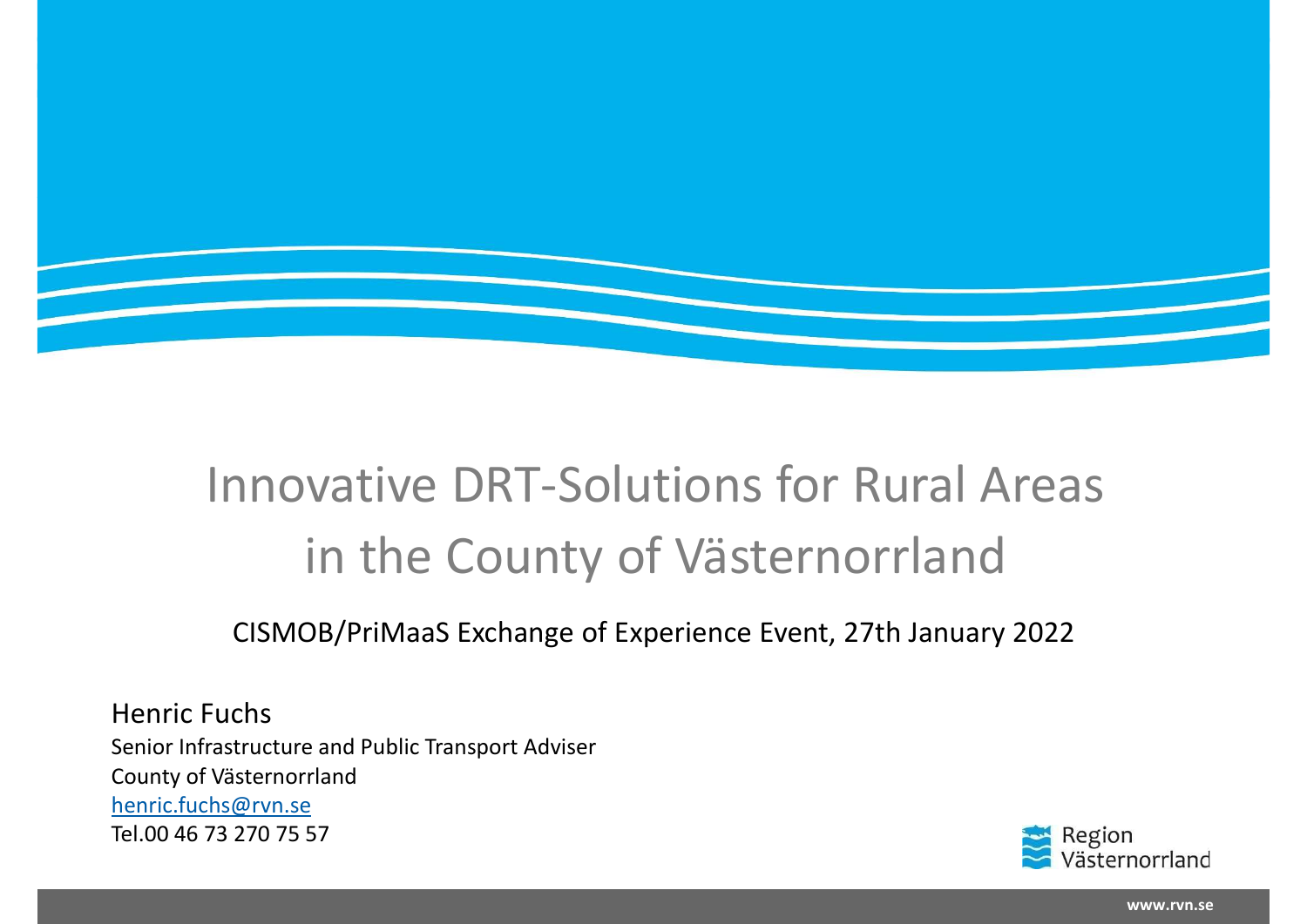# A Brief Introduction to Västernorrland

- Situated in the North East of Sweden,
- Dominated by industries such as:
	- Forrest: lumber, paper and pulp,
	- Bank and insurance,
	- Defence Industry,
	- Summer Tourism
	- University and research
- Also known for ice hockey, the unique and elevated coastline (High Coast), fermented herring and much more



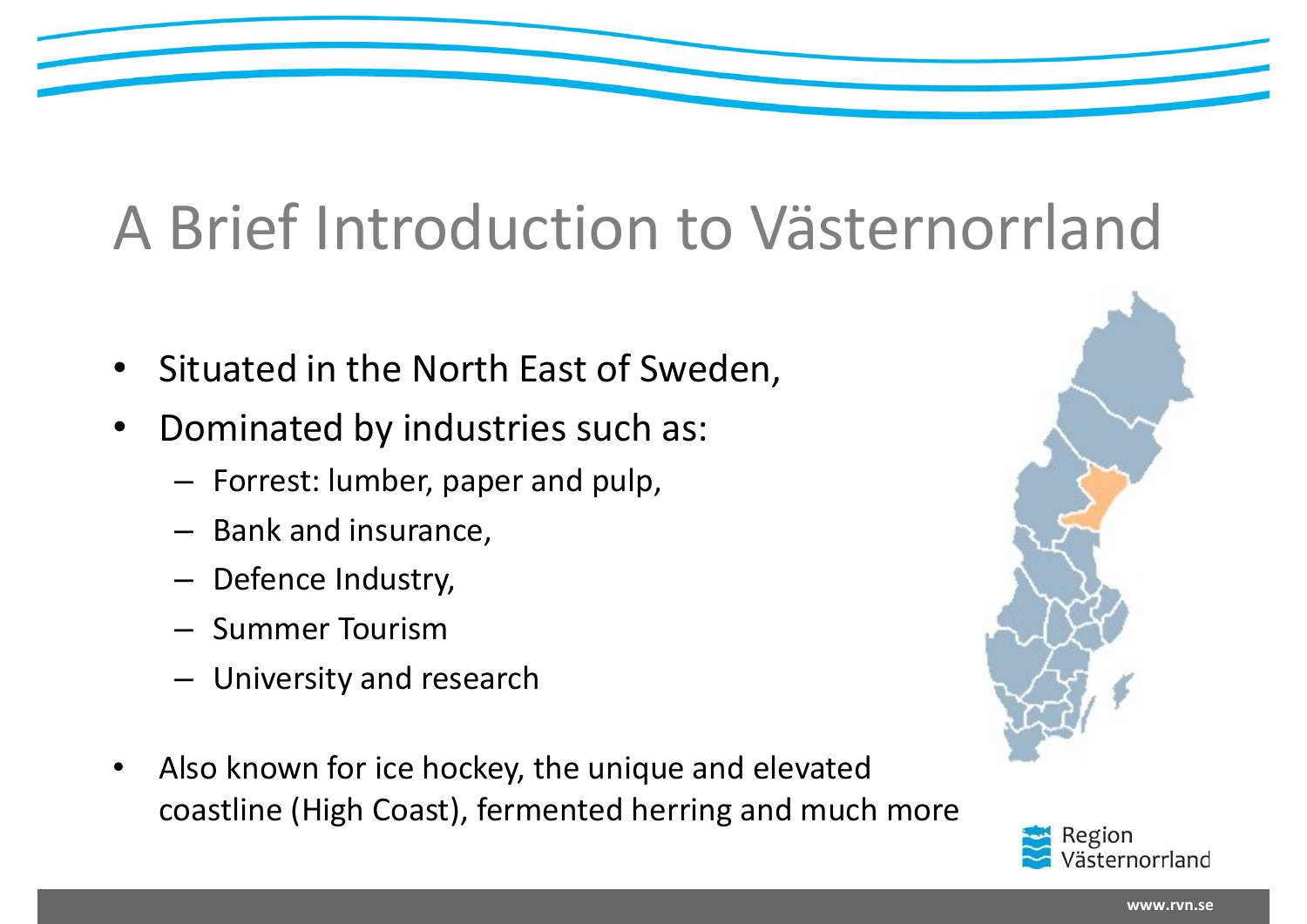# A Brief Introduction to Västernorrland

- In addition:
	- The County is 2/3 the size of Belgium
	- Less than 250,000 inhabitants
	- Most people live and work in cities along the coastline
	- Sparsely populated inland
	- Car ownership very high
	- Usage of public transport very low
		- national average: 25 per cent
		-



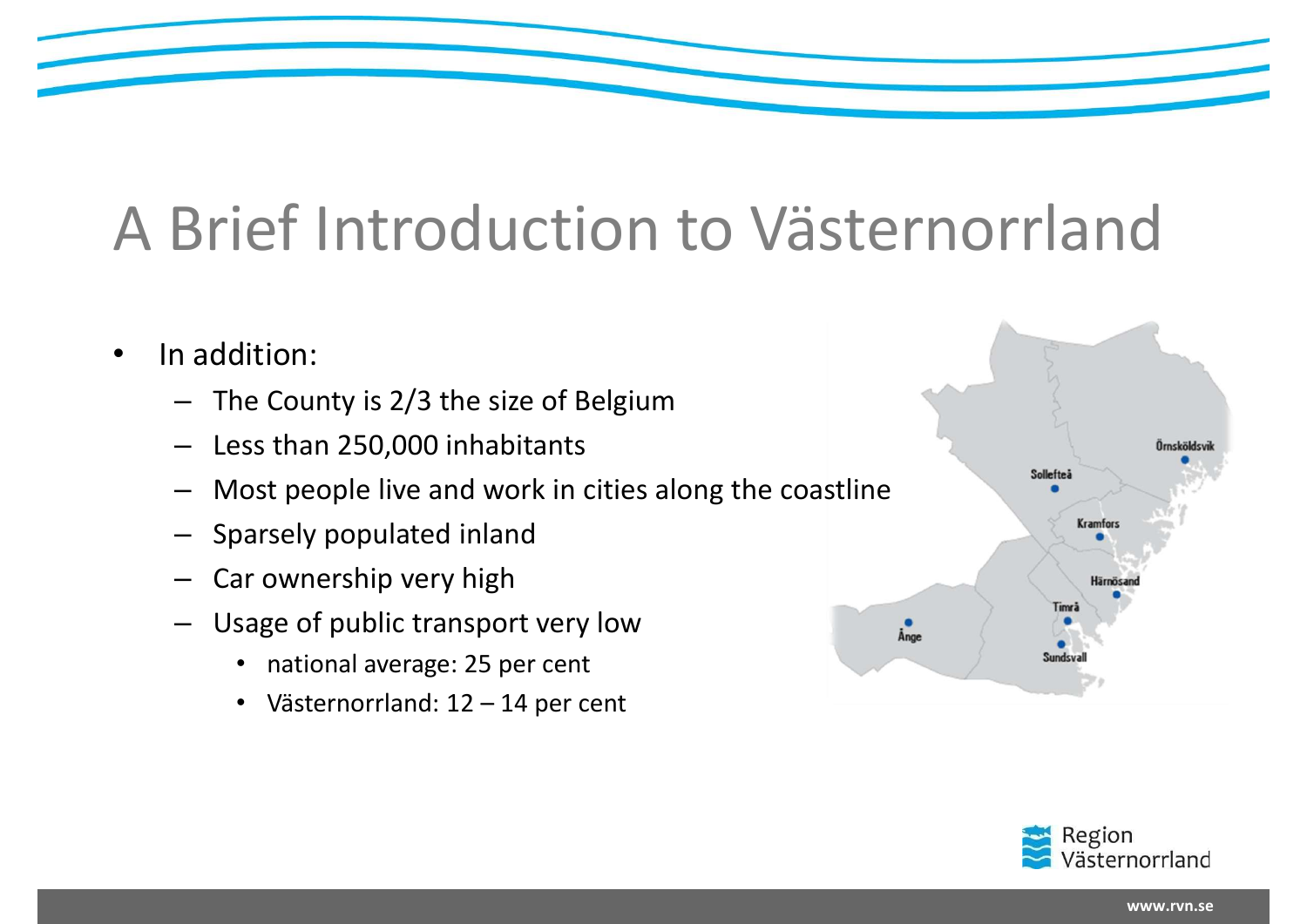## A Wide Range of Publicly Funded Services **4 Wide Range of Publ<br>
Regular Public Transportation<br>- Regular Bus Traffic<br>- Regular Train Traffic 4 Wide Range of Publ<br>
Regular Public Transportation<br>- Regular Bus Traffic<br>- Regular Train Traffic** Special Public Transportation<br>
Special Public Transportation<br>
- Paratransit Transportation<br>
(permit based transportation for disabled and<br>
elderly people administrated and funded by the<br>
municipalities) **y Funded Services**<br>
Special Public Transportation<br>
- Paratransit Transportation<br>
(permit based transportation for disabled and<br>
elderly people administrated and funded by the<br>
municipalities)<br>
- Hospital Transportation<br>
(

### Regular Public Transportation

- 
- 



### Special Public Transportation

(permit based transportation for disabled and elderly people administrated and funded by the municipalities)

(permit based transportation granted upon medical grounds and funded by the County Council)

## Special Public Transportation<br>
- Paratransit Transportation<br>
(permit based transportation for disabled and<br>
elderly people administrated and funded by the<br>
municipalities)<br>
- Hospital Transportation<br>
(permit based transpor (permit based transportation grounded on travelling distances to and from school, age and level of road security)

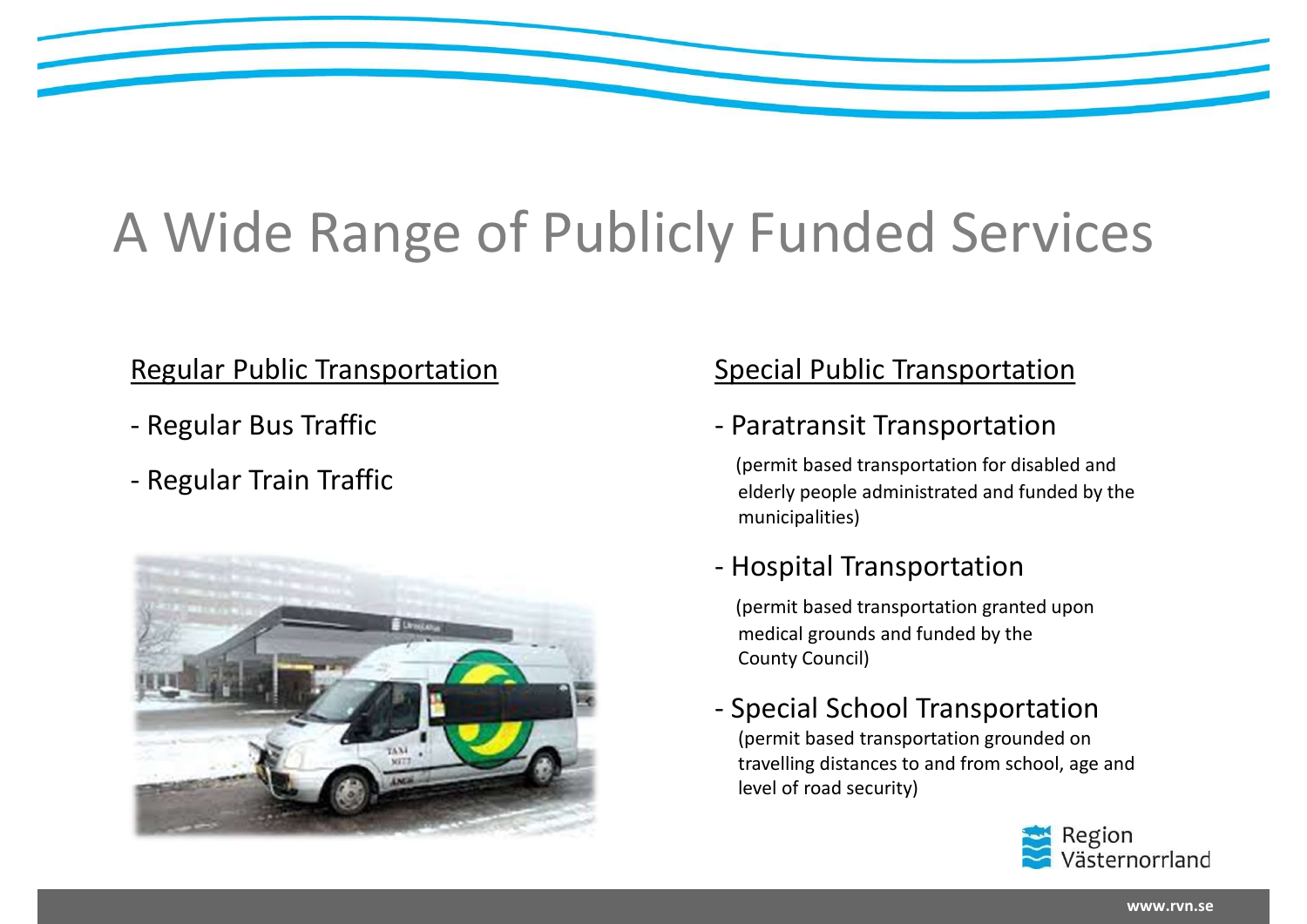

## Two Examples of New and Innovative<br>Transport Solutions for Rural Areas in Transport Solutions for Rural Areas in Västernorrland



www.rvn.se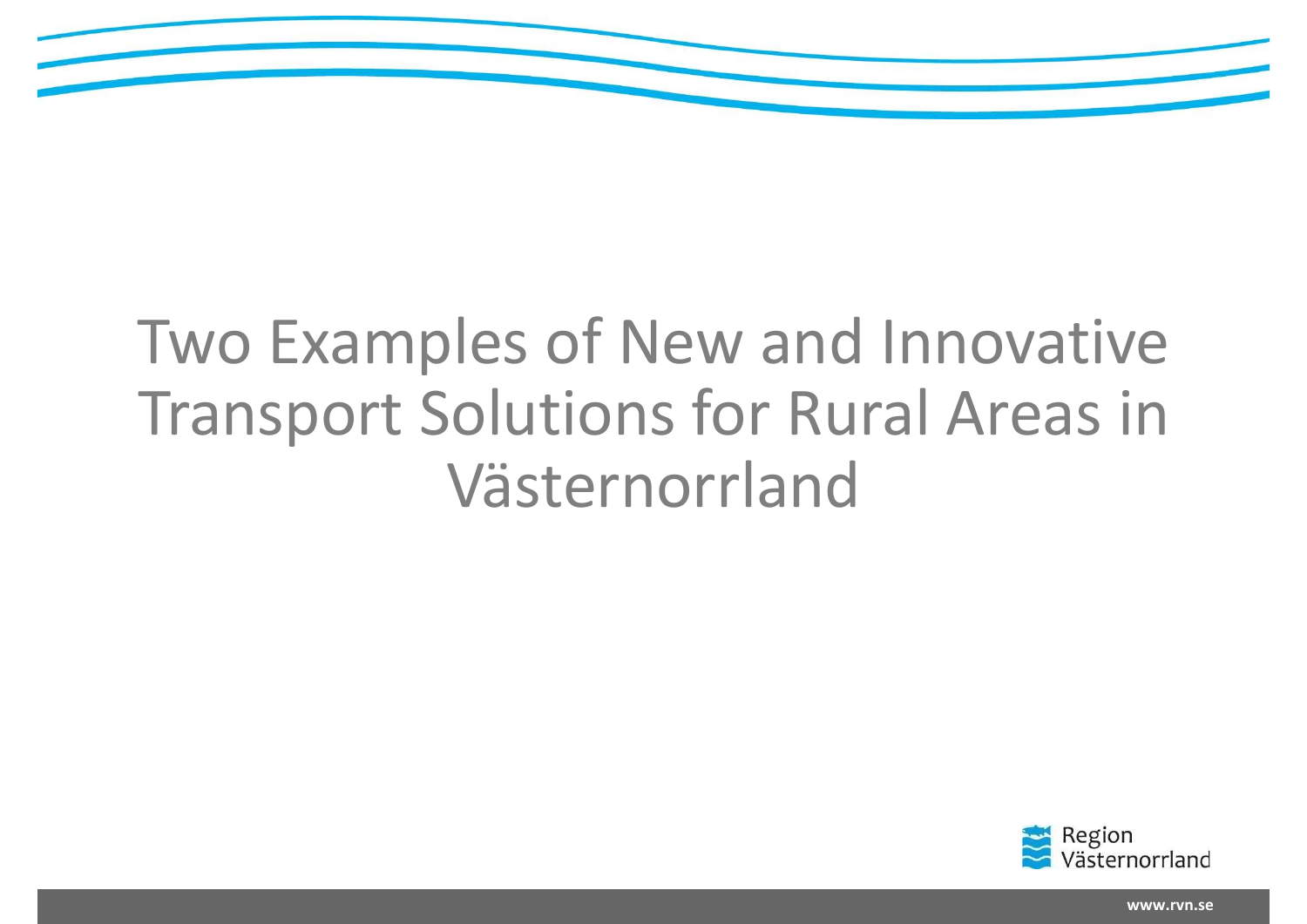## Four Designated Hospital Services for Scheduled Appointments since 2014 OUT Designated Hospital Se<br>
Sheduled Appointments simple 2014, one patient per taxi<br>
Since 2014, Hospital Transport Lines (8 pass.)<br>
to and from four main and densely populated<br>
areas to and from the County Hospital in<br>
Su

- Pre 2014, one patient per taxi
- Since 2014, Hospital Transport Lines (8 pass.) to and from four main and densely populated areas to and from the County Hospital in
- Set timetable, every or every other hour  $(7-17)$
- Additional value, empty seats are offered to other passengers =
	- More services for the inhabitants
	- More revenue for the taxi companies
	- Less costs for the County



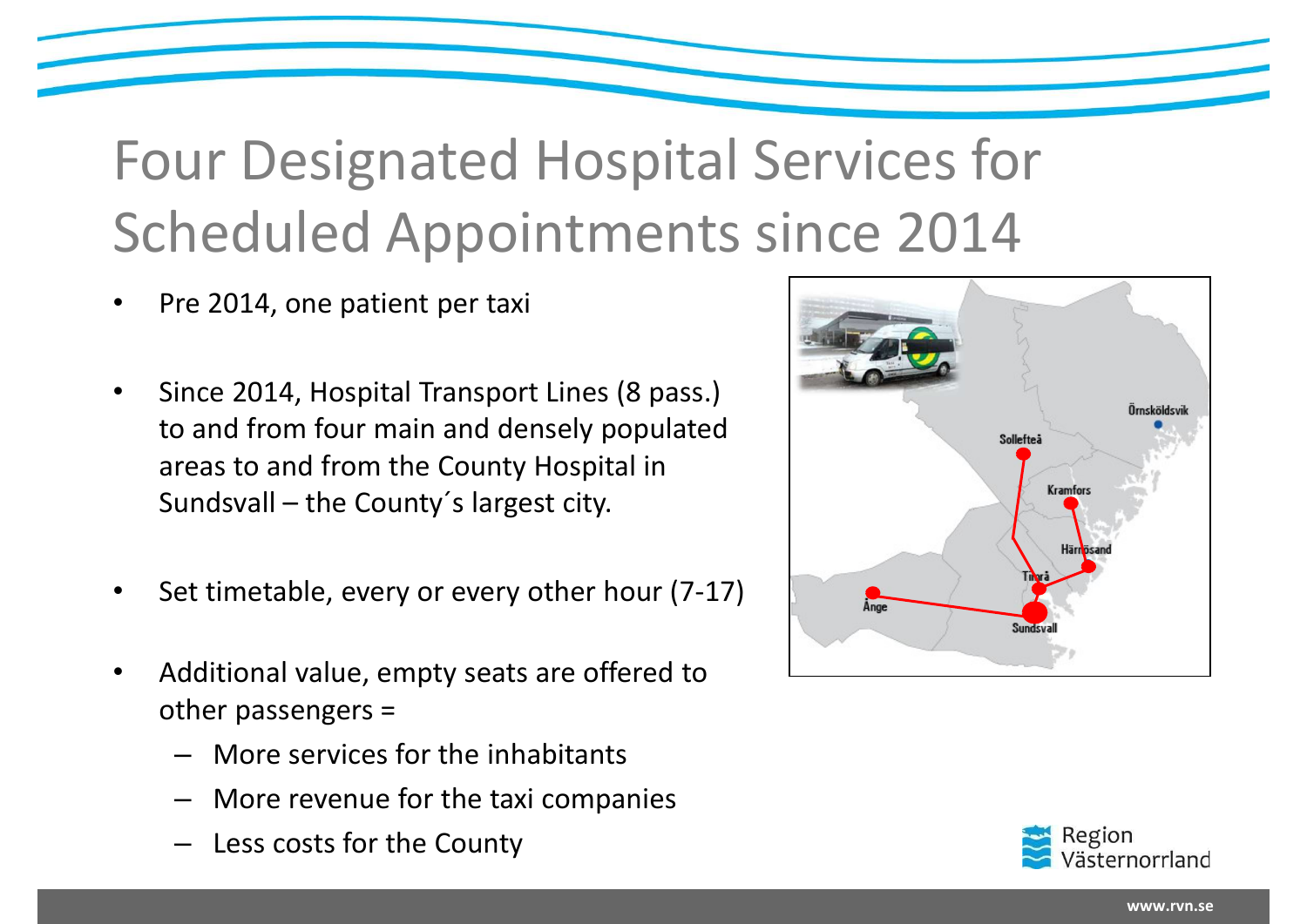### **The Village Bus<br>Moving Society Closer** KÖLSILLRE



www.rvn.se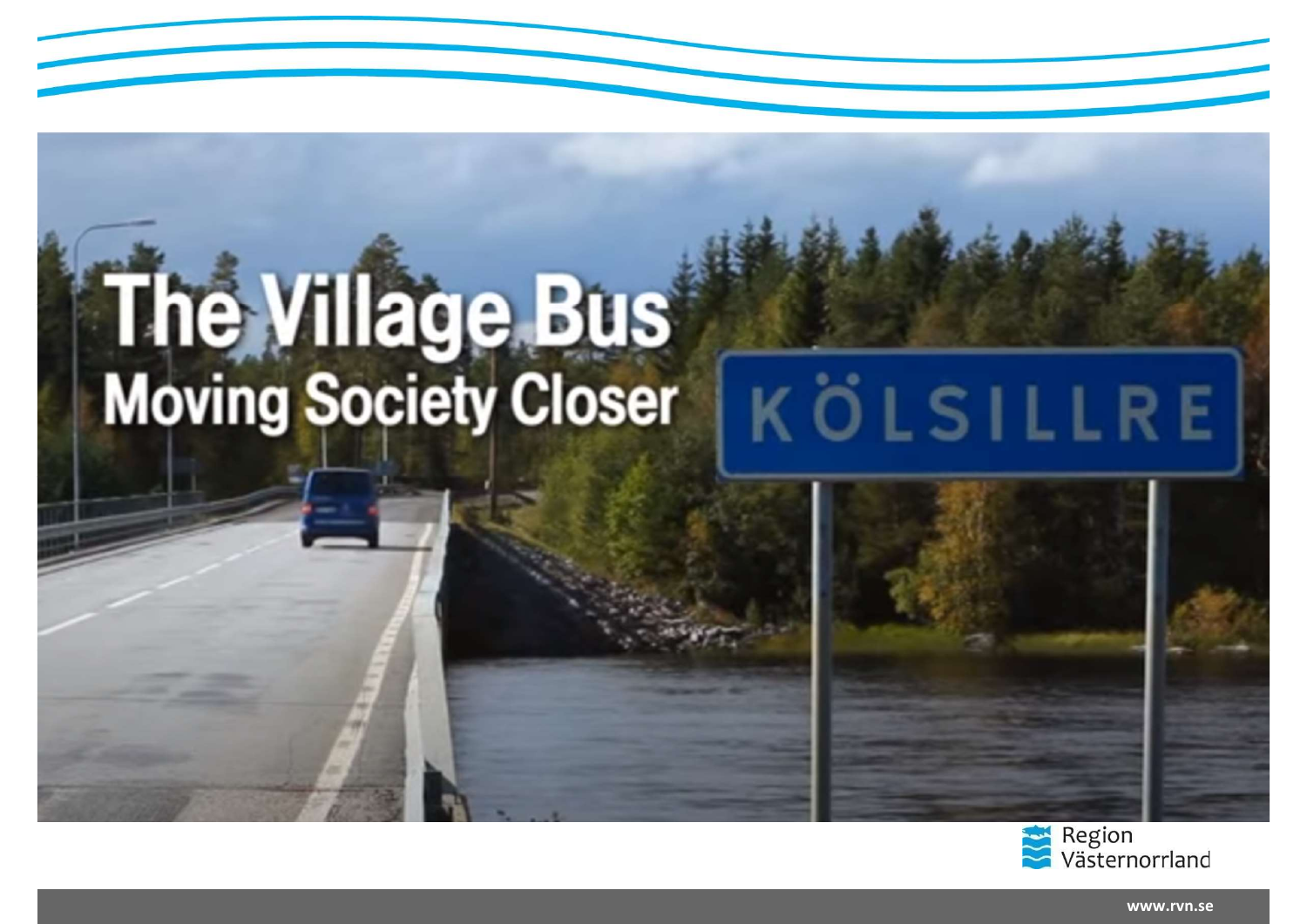

## The Village Bus - An instant but Local Success The Village Bus – An instant but I<br>• Pilot project with EU-funding 2009 – 2012<br>• Publicly funded till 2016<br>• Privatley funded from 2016 –

- 
- 
- 
- 
- 



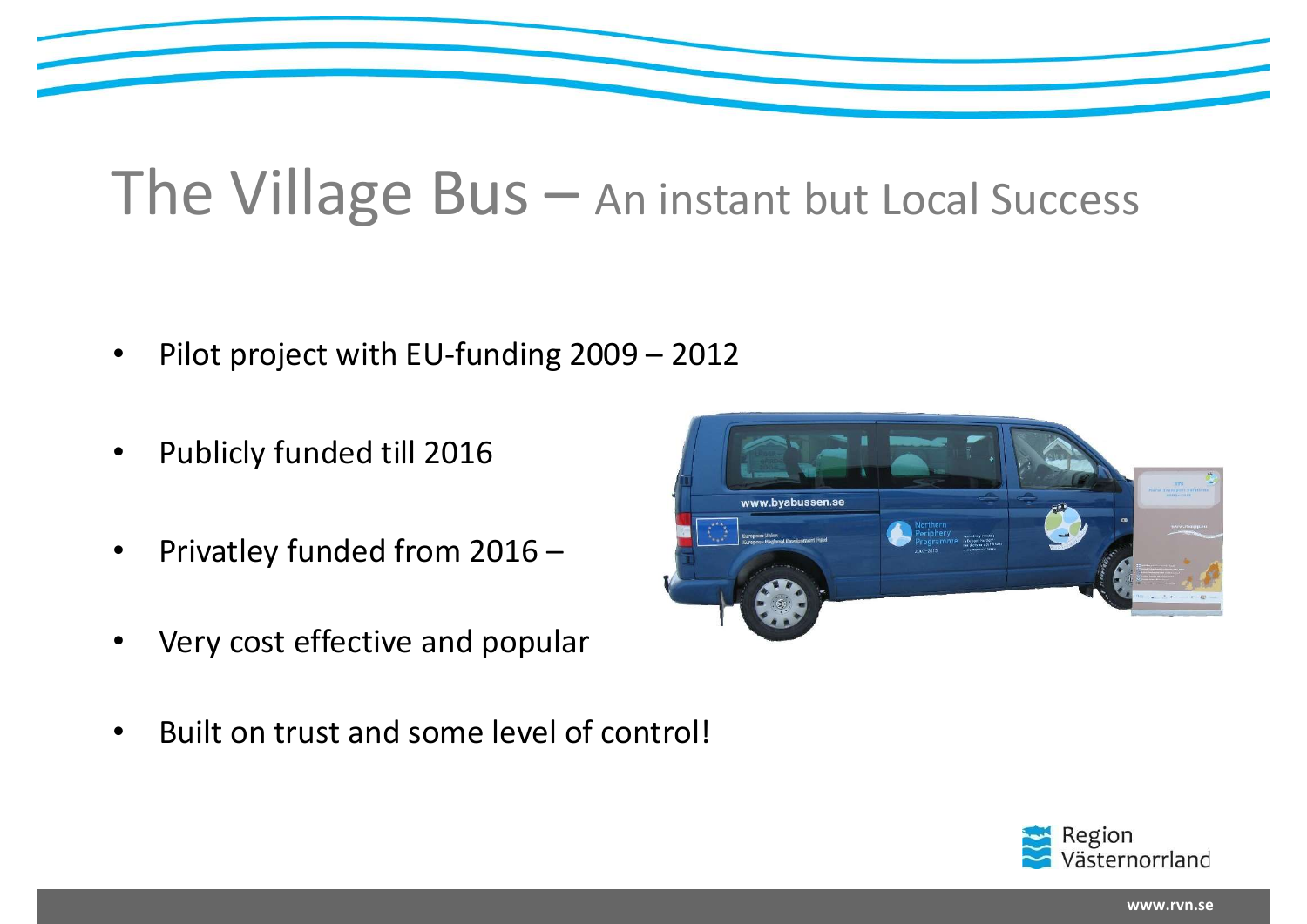### The Village Bus - An instant but Local Success

- driver
- 
- Minimum 2 passengers
- 
- 



Ånge Municipality: 10 000 inhabitants Ånge Town: 3 000 inhabitants